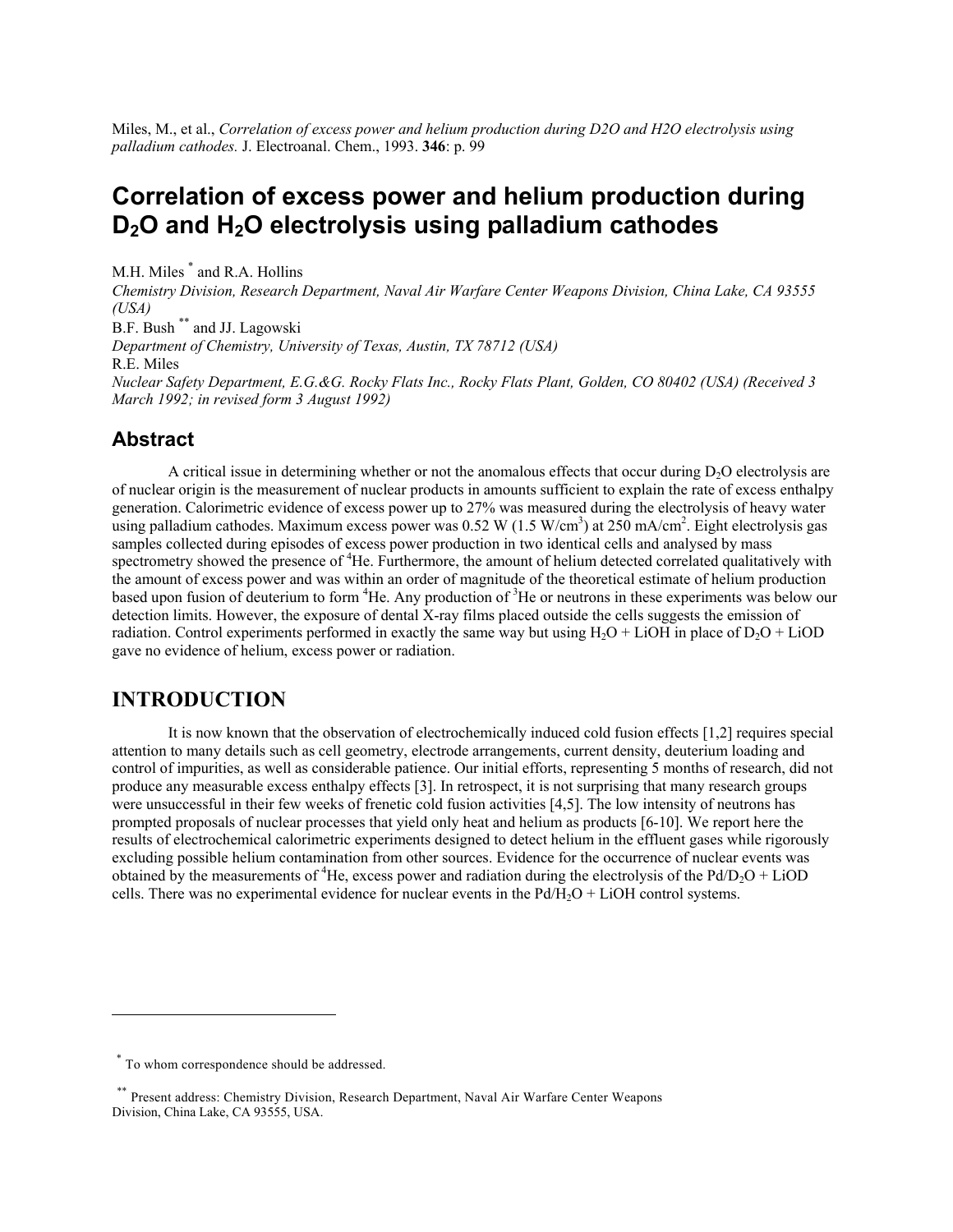## **EXPERIMENTAL**

The electrolysis cell initially contained 18 g of  $0.2 \text{ M }$  LiOD + D<sub>2</sub>O (99.9%, Cambridge Isotope Laboratories). The palladium rod cathode (Johnson Matthey,  $99.96\%$ ,  $d = 0.63$  cm,  $l = 1.1$  cm) was spot-welded to a nickel lead. A helically wound coil of Pt + 20% Rh (5.35 g, *d =* 0.1 cm) with about four windings per centimeter of cathode length served as the counter-electrode and was symmetrically positioned about 0.3 cm from the outer surface of the cathode. This configuration establishes a uniform potential over the surface of the cathode that is favorable for charging [2]. Both the anode and cathode leads were covered with heat-shrinkable Teflon tubing to prevent exposure of the bare metal to the gases in the headspace. Two identical isoperabolic calorimetric cells were always run in series (cells A and B) in a constant-temperature bath set at 27.50°C. The calorimetric cell design consisted of a glass test tube  $(l = 15 \text{ cm}, d = 1.8 \text{ cm})$  containing the anode, cathode and electrolyte that was placed in a larger glass tube potted in an insulated jacket. The larger glass tube contained a constant volume of H<sub>2</sub>O that served as a heat transfer medium and acted as an integrator for the heat output of the electrolysis cell. The electrolysis cell in this configuration can be visualized as a resistive heater element with the temperature being measured in the secondary compartment. This cell design minimized the decrease in the calorimetric cell constant that occurs during electrolysis because of the decrease in the electrolyte volume [2,3]. Furthermore, this design of a long thin electrolysis cell of small volume and one short dimension allows the excess enthalpies to become large compared with experimental errors [2]. Further details of the calorimetric cell design and determinations of the calorimetric constants  $K_t$  are given elsewhere [11]. Previously determined mean values of these constants [11] were used in this study  $(K_1 = 0.138 \text{ W} / \text{°C}, K_2 = 0.143 \text{ W} / \text{°C}$  and  $K_4 = K_5 = 0.135 \text{ W} / \text{°C}$  for the four thermistors in cells A and B). The constants were determined in four separate experiments over a 1 year period and showed standard deviations of less than ±3% with no significant change with time. Calibrations were also determined by Joule heating using a 20  $\Omega$  resistor as described previously [11]. The time constants for our calorimeters were determined to be about 30 min; thus any change in cell conditions, such as D<sub>2</sub>O additions, yielded accurate calorimetric measurements after a 3 h time period.

Measurements correlating the time of excess power production and the generation of helium in the electrolysis gas stream require the use of open calorimetric systems. Rigorous efforts were made to avoid contamination of the electrolysis gas from atmospheric helium. The system was always under positive pressure since the effluent gas was evolved through an oil bubbler. Details of the gas collection system are given elsewhere [12]. The entire system was thoroughly flushed with boil-off nitrogen that contained no detectable helium [12]. Furthermore, the system was self-flushing owing to the steady evolution of  $D_2$  and  $O_2$  gases. The gas evolution rate was calculated to be 6.73 ml/min at 528 mA (200 mA/cm<sup>2</sup>) at 297 K and 700 Torr assuming ideal gas behavior. Actual measurements of the gas evolution rate by the displacement of water yielded  $6.75 \pm 0.25$  ml/min for cell A and  $6.69 \pm 0.15$  ml/min for cell B. These data add to the substantial evidence that excess enthalpy effects cannot be explained by the recombination of  $D_2$  and  $O_2$  gases within the cell [11,13-16].

Eight round-bottom flasks (500 ml, Pyrex) were converted to Schlenk flasks by the addition of a glass stopcock, followed by flame and oven annealing, and vacuum leak testing prior to use. These flasks were also routinely soaked in a base bath (KOH + EtOH). All glass joints were carefully lapped for a concentric fit and lubricated with silicon grease (Dow Corning, High Vacuum). These flasks, used for the collection and shipment of effluent gas samples, were cross-taped (filament tape) to reduce fragmentation danger in case of any explosions. The average glass wall thickness determined volumetrically for a typical flask using  $4\pi \left[\left(r+d\right)^3 - r^3\right]/3$  was  $d = 1.8$  mm.

The electrolysis gas samples collected at China Lake in the 500 ml flasks were sent to the University of Texas for analysis by mass spectrometry; details of these measurements are reported elsewhere [12]. A cryofiltration system was employed to remove all gases except helium. Mass spectral measurements had sufficient resolution to baseline to separate D<sub>2</sub> and <sup>4</sup>He. Based on air samples collected in the Chemistry Laboratory at the University of Texas and assuming a normal helium concentration of 5.22 ppm by volume [17], the detection limit for helium in our measurements (signal-to-noise ratio 2:1) is approximately  $8 \times 10^{11}$  atoms of <sup>4</sup>He in 500 ml of the nitrogen gas reference [12]. Because of the use of helium-cooled nuclear magnetic resonance instruments and helium-filled glove-boxes in the building, the helium content of the laboratory air can be significantly higher than 5.22 ppm and was recently measured as  $10.27 + 0.03$  ppm and  $9.89 + 0.03$  ppm in two separate experiments. These results suggest a detection limit of about  $2 \times 10^{12}$  atoms of <sup>4</sup>He in 500 ml of nitrogen or about 0.1 ppb. Higher detection limits are to be expected for  $D_2 + O_2$  electrolysis gas samples because of different adsorption properties in the cryofilter. A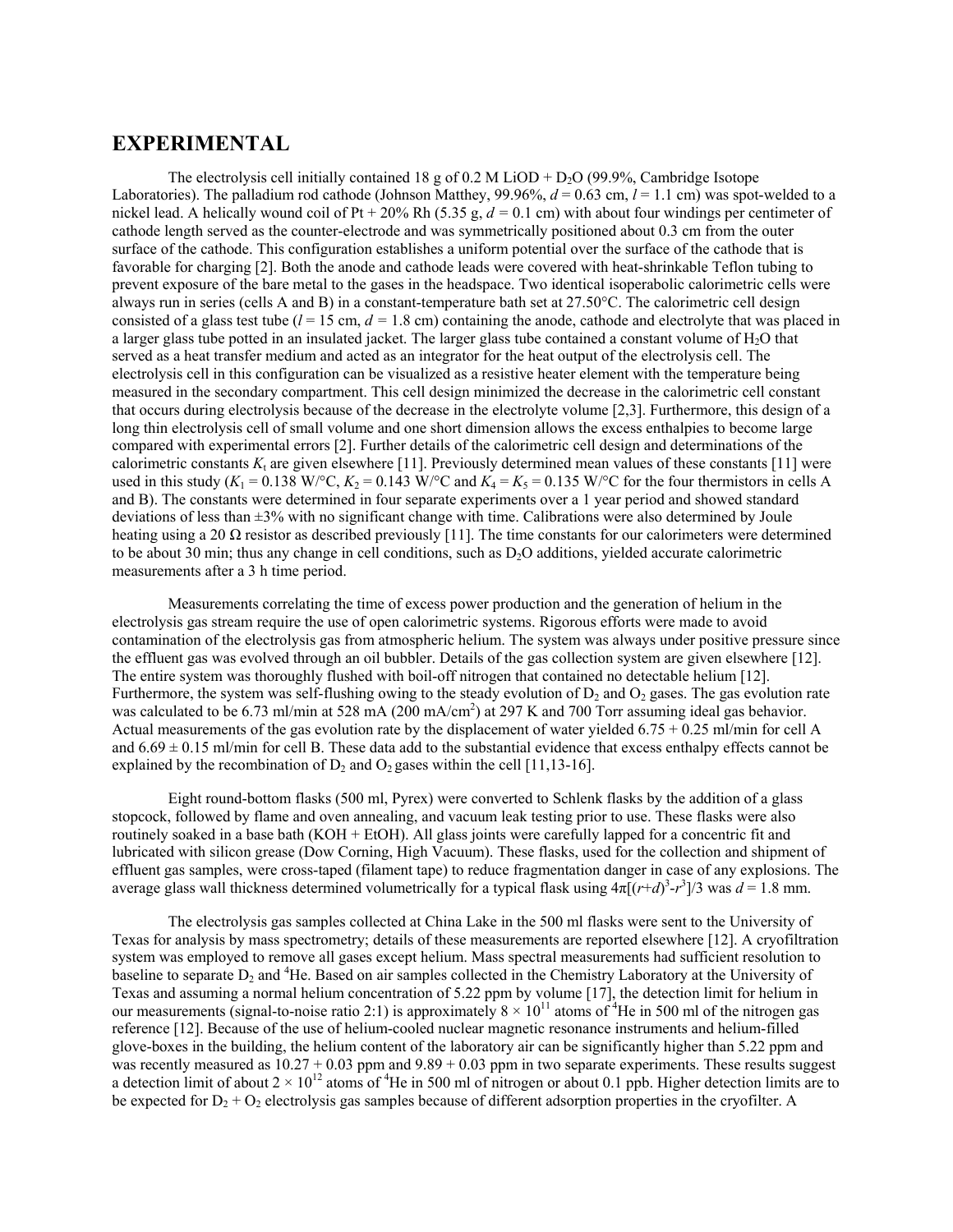commercial laboratory (Helium Field Operations, Amarillo, Texas) used in later experiments reported a detection limit of 1-2 ppb for helium in  $D_2 + O_2$  electrolysis gas samples.

Indium  $(d = 0.25$  mm, 2.2 g) and gold  $(d = 0.5$  mm, 14 g) foils mounted at the surface of the electrochemical cells were used in attempts to detect any sustained neutron emission rates of  $10^4$  neutrons/s or higher [18]. A neutron survey meter (Ludlum model 15) was always kept close to the water bath containing the two electrochemical cells. A Geiger-Mueller (GM)  $\alpha$ -β-γ detector with a thin end window (Ludlum model 44-7) was positioned about 20 cm from the tops of the electrochemical cells and connected to a scaler ratemeter (Ludlum model 2200) and a printer (Casio HR-8A). Dental X-ray film (Kodak Ultra-speed, DF-58) placed near the outside surface of the electrochemical cells was also used to detect any radiation.

## **RESULTS**

The calibration of calorimetric cell A filled with  $D_2O$  by Joule heating with a 20 ft resistor is shown in Fig. 1. The results are linear over the power range used (0-3.04 W) with correlation coefficients better than 0.999 *(n =* 10). The two distinct lines are a result of differences in the two thermistors  $(T_1, T_2)$  rather than any temperature gradients within the cell  $(T_1$  is positioned higher). Similar Joule heating calibrations for cell B (0-3.53 W), presented in Fig. 2, give almost the same temperatures for these thermistors  $(T_4$  and  $T_5$ , with  $T_4$  positioned higher); hence only the line through the mean temperature values is shown. Thermistors  $T_4$  and  $T_5$  are very closely matched as reflected by their identical calorimetric cell constants  $(K_4 = K_5)$ . Figure 2 combines calibrations with both D<sub>2</sub>O- and H<sub>2</sub>Ofilled cells performed before and after our heat and helium studies, yet no significant difference is observed. The linear results (Figs. 1 and 2) are in agreement with Newton's law of cooling and show that excellent heat recovery can be obtained with our calorimetric cell design. Although there is no electrolysis power and hence no gas evolution during these calibrations by resistor power, the relationship  $P = K \Delta T$  for a typical electrolysis power of 2.00 W yields *K* values ranging within 98.5%  $(K_5)$  to 103.5%  $(K_2)$  of the constants used in this study.



Fig. 1. Calibration of calorimetric cell A filled with D<sub>2</sub>O using Joule heating (20  $\Omega$  resistor).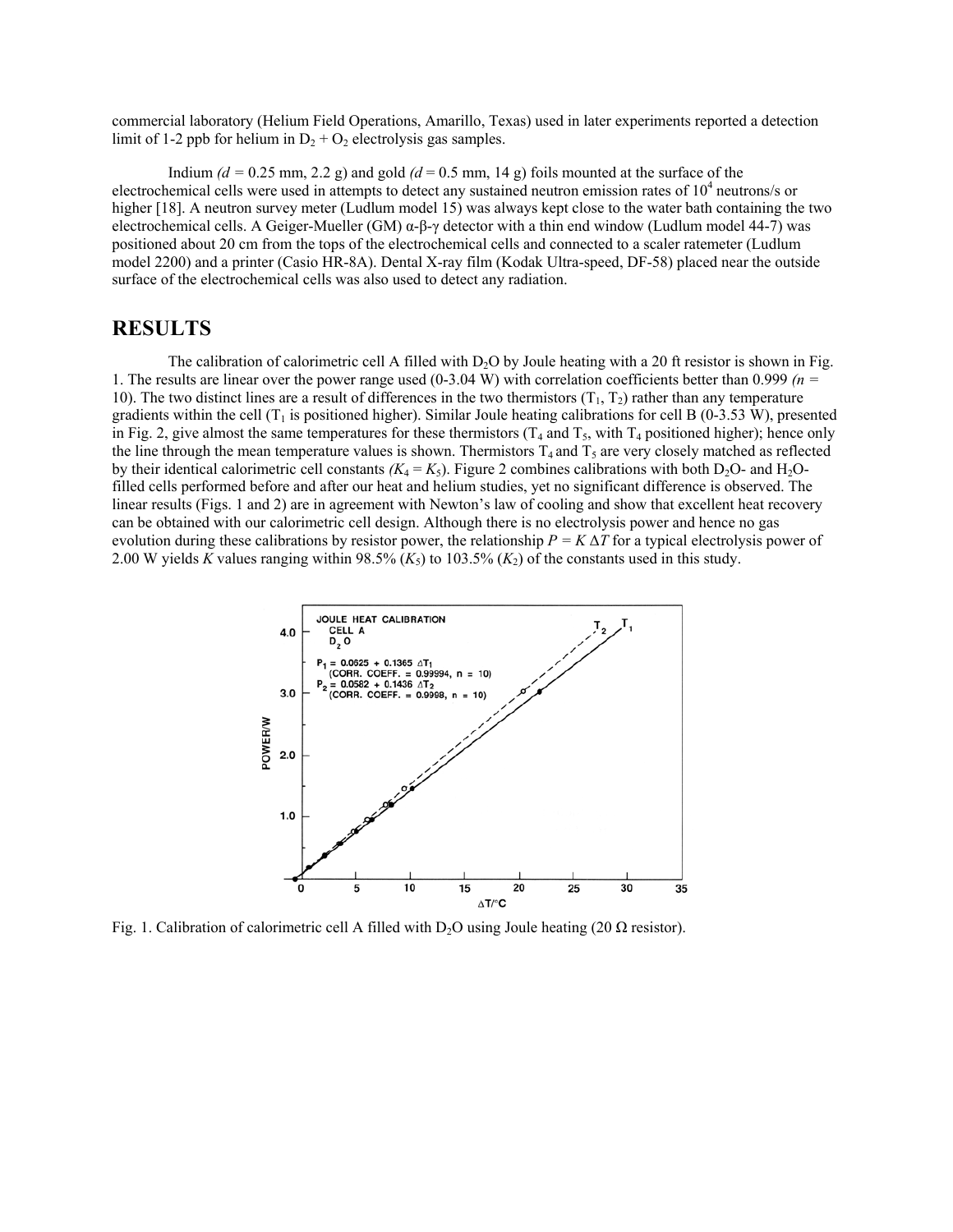

Fig. 2. Calibration of calorimetric cell B filled with H<sub>2</sub>O ( $\bullet$ ,  $\circ$ ) or D<sub>2</sub>O ( $\bullet$ ,  $\Box$ ) using Joule heating  $(20 \Omega$  resistor).

Calorimetric studies using palladium rod cathodes in 0.2 M LiOD +  $D_2O$  are presented in Fig. 3. The equation

$$
X = \frac{\text{power out}}{\text{electrolysis power}} = \frac{K \Delta T}{(E - E_H^{\circ})I}
$$
 (1)

was used, where *K* is the calorimetric cell constant, *E* is the cell voltage,  $E^{\circ}$ <sub>H</sub> is the thermoneutral potential and  $\Delta T$  is the temperature difference [11]. Because of the time constant of the calorimeter (30 min), a time-averaged effect of any excess power is always observed experimentally; hence the use of the term excess enthalpy can also be justified. Excess power (enthalpy) is present when *X >* 1.00, where *X* is the daily mean value of the power ratio. Gas sample collection dates for helium analysis are given for cells A and B; thus the highest excess power (27%) was observed on 21 October 1990 in cell B. This value may actually be somewhat higher since the weekend room temperature (21.5°C) was cooler than normal (23°C). The first 12 days are not shown in Fig. 3 because the electrolysis was shut down several times to correct leaks in the gas-collection system. No significant excess enthalpy effects were observed in the first 10 days.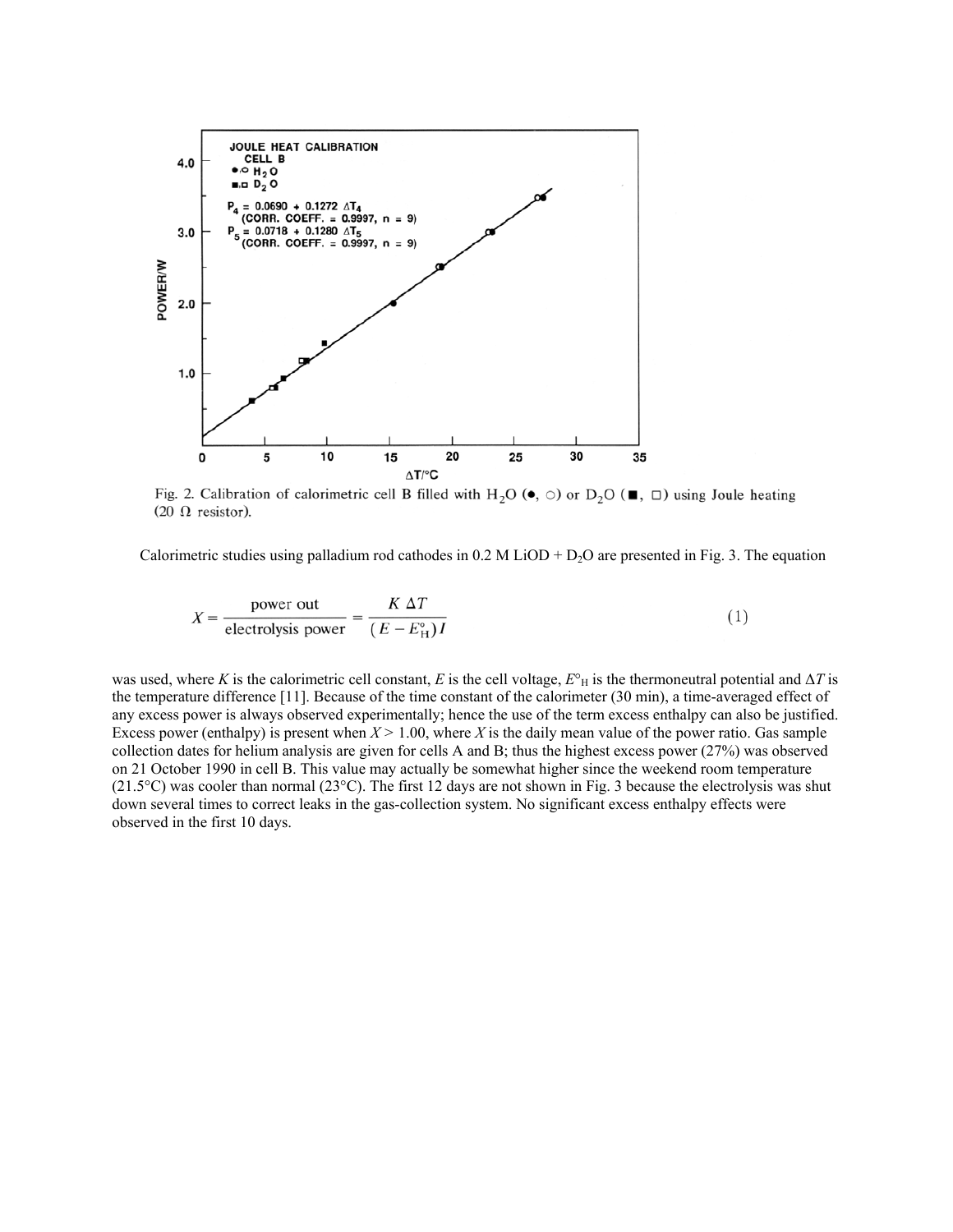

Fig. 3. Calorimetric measurements and effluent gas collection dates in  $D_2O+LiOD$  for cell A ( $\circ$ ,  $\Box$ ) and cell  $B(\bullet, \blacksquare)$ .

The continuation of the calorimetric measurements and the collection of effluent gases for helium analysis are shown in Figs. 4-6. Indium foils were placed around the outer wall of both electrolysis cells at the end of day 33 (Fig. 4). The current was accidentally interrupted during this process, and neither cell showed significant excess enthalpy the following day. The indium foils were replaced by gold foils at the end of day 64 in cell A and day 70 in cell B (Fig. 5). The current density was increased to  $250 \text{ mA/cm}^2$  at the end of day 66 (Fig. 5). The gold foils were removed and replaced by dental films at the end of day 76 (Fig. 6). The current was again accidentally interrupted for a few minutes during this procedure, but only cell A showed a loss of the excess enthalpy effect the following day. The cells were turned off and the dental films removed on 25 December 1990 (Fig. 6). Calorimetric results around 17 December 1990 are questionable for cell B because of the unusual increases in the cell voltage with time as the D<sub>2</sub>O solution level dropped below the electrode level. This problem was not fully understood and corrected until the dental film was inserted on 18 December 1990 (Fig. 6).

The helium analysis results in Table 1 show that the effluent gases contained <sup>4</sup>He when the electrolysis of D<sub>2</sub>O produced significant excess power. No <sup>3</sup>He was detected. Small peaks near the detection limit of the mass spectrometer (signal-to-noise ratio 2:1) are assigned a value of  $10^{12}$  atoms of  $4$ He per 500 ml of effluent gases based on a detection limit of 0.1 ppb. Actual values would be higher since the adsorption of the  $D_2 + D_2$  electrolysis gas sample in the cryofilter is slower than the adsorption of the  $N_2$  reference gas. Medium peaks were roughly an order of magnitude greater while large peaks were about two orders of magnitude above the detection limit. The values reported for the excess power  $P_{EX}$  and power ratios *X* in Table 1 are those measured within 1-2 h of removing the gas collection flask in order to obtain the best time correlation. The excess power measurements were always quite steady during this time period. The samples are arranged in order of decreasing power except for the 12/17/90-B sample where the low D<sub>2</sub>O level is likely to have created a calorimetric error. The only sample not listed in Table 1 is 12/14/90-B because the flask broke during shipment. The input power for each measurement is given by  $P_{EX}/(X - E)$ 1.00); hence the input power is 2.60 W for the 12/14/90-A sample. It should be mentioned that the results of excess power measurements were generally not released until the helium analysis was completed.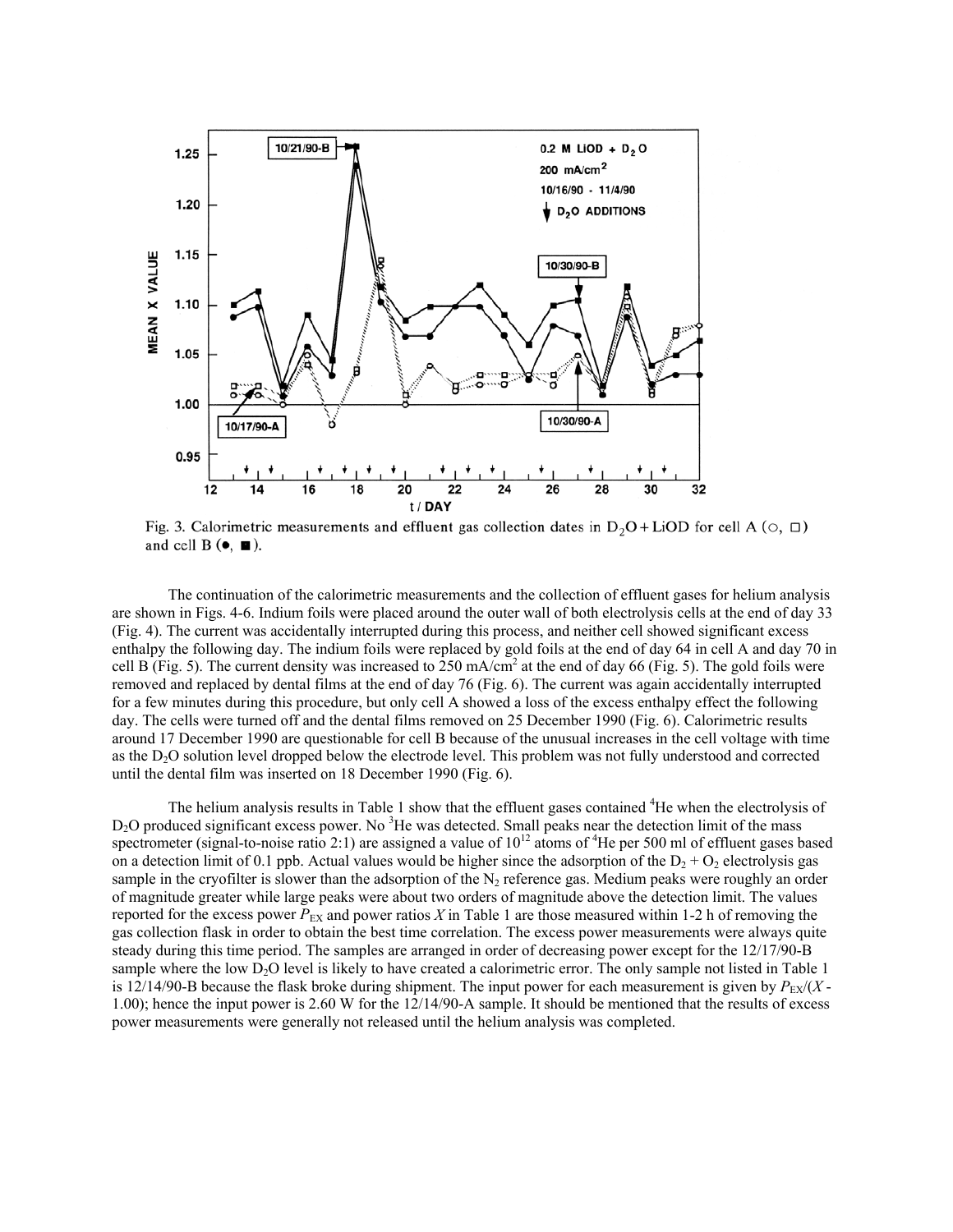

Fig. 4. Continuation of calorimetric measurements and effluent gas collections in  $D_2O + LiOD$  for cells A and B. Indium foil activation experiments began on day 33.



Fig. 5. Continuation of calorimetric measurements and effluent gas collections in  $D_2O + LiOD$  for cells A and B. Gold foil activation experiments began on day 64 for cell A and on day 70 for cell B.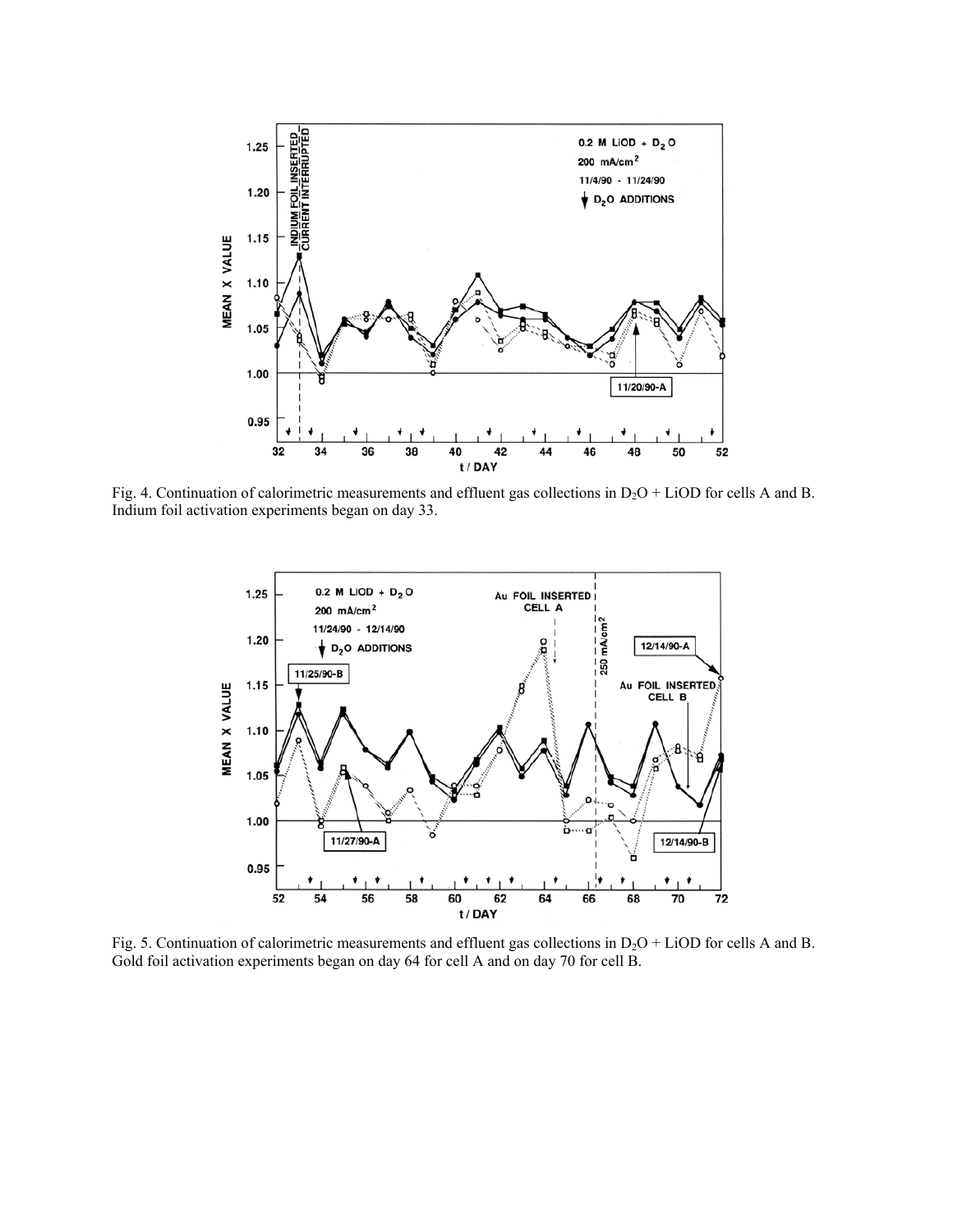

Fig. 6. Final portion of calorimetric measurements and effluent gas collections in  $D_2O + LiOD$  for cells A and B. Dental film experiments began on day 76.

#### TABLE 1

Helium production during  $D_2O$  electrolysis

| Sample         | $P_{\rm EX}$      | X                 | $4$ He atoms/500 ml $a$    |
|----------------|-------------------|-------------------|----------------------------|
| $12/14/90 - A$ | 0.52 <sup>b</sup> | 1.20 <sup>b</sup> | $10^{14}$ (large peak)     |
| $10/21/90 - B$ | 0.46              | 1.27              | $10^{14}$ (large peak)     |
| $12/17/90-A$   | 0.40 <sup>b</sup> | $1.19^{b}$        | $10^{13}$<br>(medium peak) |
| $11/25/90 - B$ | 0.36              | 1.15              | $10^{14}$ (large peak)     |
| $11/20/90-A$   | 0.24              | 1.10              | $10^{13}$<br>(medium peak) |
| $11/27/90-A$   | 0.22              | 1.09              | $10^{14}$ (large peak)     |
| $10/30/90 - B$ | 0.17              | 1.12              | $10^{12}$ (small peak)     |
| $10/30/90 - A$ | 0.14              | 1.08              | $10^{12}$ (small peak)     |
| $10/17/90 - A$ | 0.07              | 1.03              | $\leq 10^{12}$ (no peak)   |
| $12/17/90-B$   | $9.29^{b,c}$      | $11^{b,c}$        | $< 10^{12}$<br>(no peak)   |

<sup>a</sup> No<sup>3</sup>He was detected; mass spectrometer always at highest sensitivity.

 $b_j = 250 \text{ mA/cm}^2$ ; all other experiments used  $j = 200 \text{ mA/cm}^2$ .<br><sup>c</sup> Possible calorimetric errors due to low D<sub>2</sub>O solution levels.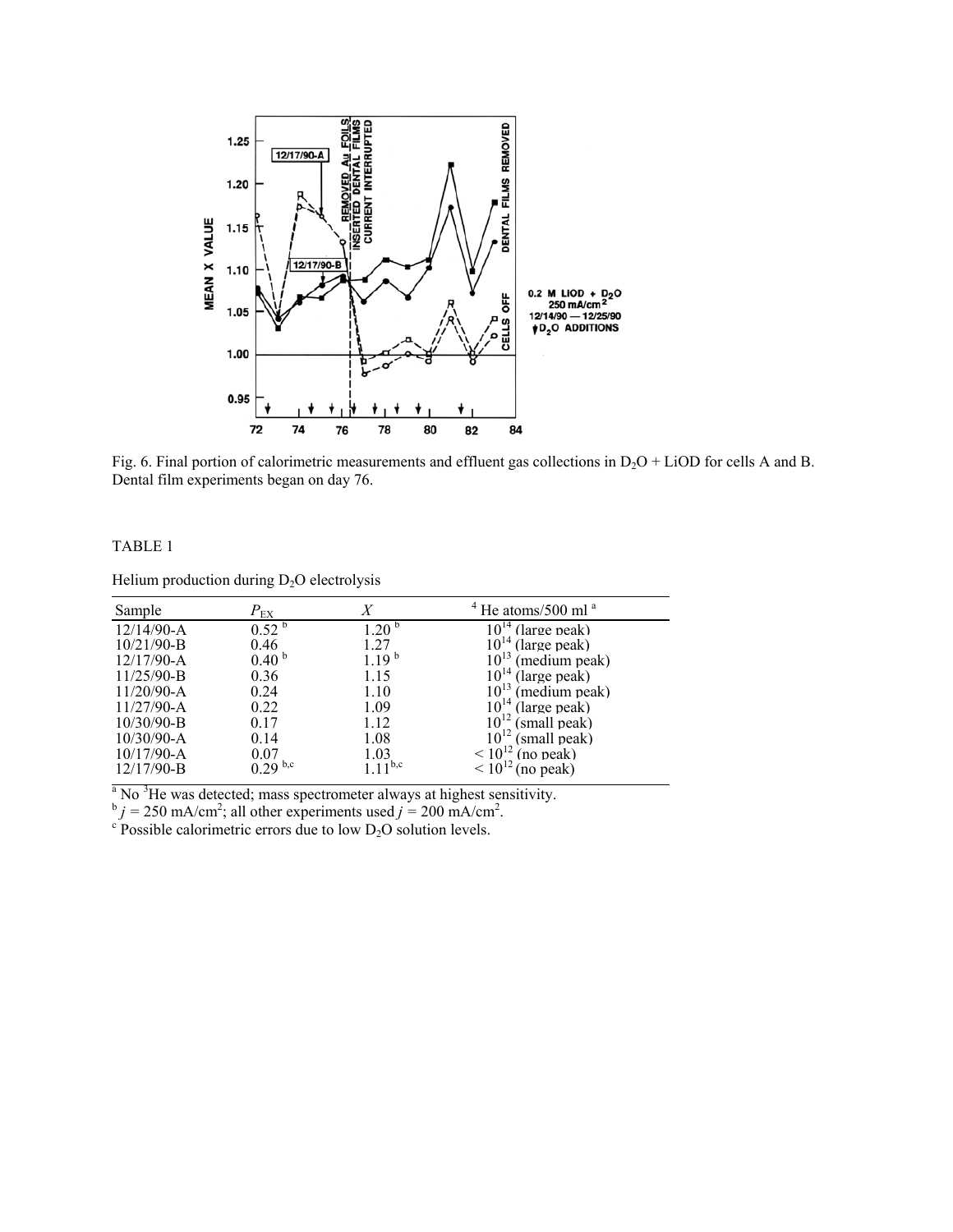

Fig. 7. Results of dental film experiments in cells A and B as well as in a control study. Samples of fresh films with no exposure and total exposure are also shown for comparison.

Results of dental film experiments are shown in Fig. 7. The film wrapped around the outside of the electrolysis cell A was the closest to the palladium and showed the greatest exposure. Clear regions are due to a peeling away of the emulsion rather than non-exposure due to some water seepage into this film. These films were positioned within the distilled water contained in the secondary (gap) compartment [11]. The film in cell B was further away from the palladium and deeper in the secondary compartment; hence the bottom half was somewhat shielded by the Teflon pedestal used to hold the palladium in position [11]. This film showed partial exposure with even less exposure near the bottom portion where any direct radiation would have to pass through the Teflon pedestal. The control film was immersed in distilled water for the same time period and showed only scattered exposure attributed to background radiation. Samples of fresh films with no exposure and total exposure are also shown for comparisons. As shown in Fig. 6, cell A was producing the larger excess power effect when the film was first inserted, but cell B produced the larger effect in the 7 days that followed.

#### TABLE 2

Results of  $H_2O + LiOH$  control experiments

| repairs of $H/\mathcal{O}$ . Enorge component experiments<br>Sample <sup>a</sup> | Results <sup>b</sup>                           |
|----------------------------------------------------------------------------------|------------------------------------------------|
| $1/16/91-A$                                                                      | No <sup>4</sup> He or <sup>3</sup> He observed |
| $1/16/91 - AA$                                                                   | No ${}^{4}$ He or ${}^{3}$ He observed         |
| $1/16/91 - B$                                                                    | No ${}^{4}$ He or ${}^{3}$ He observed         |
| $1/17/91 - A$                                                                    | No $^{4}$ He or $^{3}$ He observed             |
| $1/17/91 - B$                                                                    | No <sup>4</sup> He or <sup>3</sup> He observed |

 $\frac{1/17/91-B}{N}$  No <sup>4</sup>He or <sup>3</sup>He observed<br>a Used same cells, electrodes, gas lines, and collection flasks as in D<sub>2</sub>O experiments; / = 200 mA/cm.

<sup>b</sup> Mass spectrometer always at highest sensitivity; any gas passing through the cryofilter was allowed time to accumulate and then surged into the mass spectrometer.

Control experiments are of major importance in proving helium production in cold fusion experiments. These control studies involved the use of  $H_2O + LiOH$  in place of  $D_2O + LiOD$ , yet the same cells, electrodes, gas lines and collection flasks were employed exactly as with D<sub>2</sub>O. Results of the H<sub>2</sub>O control experiments are shown in Table 2. No helium was observed in any experiment. The  $H<sub>2</sub>O + LiOH$  electrolysis, conducted in an identical manner to the  $D_2O + LiOD$  electrolysis, is the best indication of our ability to exclude <sup>4</sup>He contamination from the air. The  $H_2O + LiOH$  experiments did not produce any significant excess power or exposure of dental film. The mean calorimetric values for 15 days of electrolysis are  $\overline{X}_1 = 1.02 \pm 0.02$ ,  $\overline{X}_2 = 1.035 \pm 0.03$  for cell A and  $\overline{X}_4 =$  $1.01 \pm 0.02$ ,  $\overline{X}_5 = 1.00 \pm 0.03$  for cell B at the 99% confidence interval ( $\pm 2.58$   $\sigma / \sqrt{n}$ ,  $n = 15$ ). Earlier reports of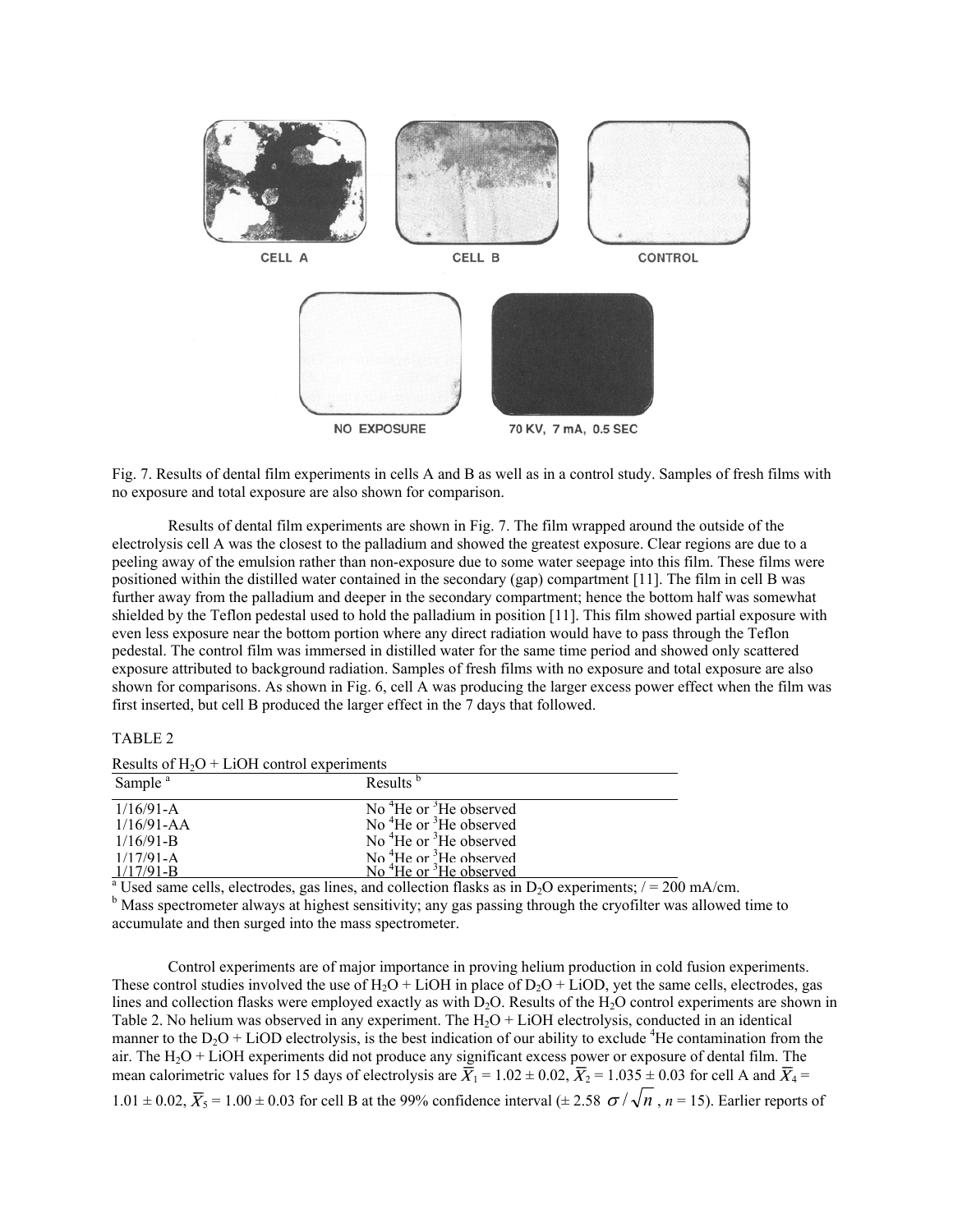unexplained excess heat effects in H<sub>2</sub>O + LiOH [12] were due to errors related to the dental film studies. The secondary compartments containing the films were not tightly sealed; hence loss of water by evaporation or possibly by a wicking action created a calorimetric error. We reported previously that there is a 2% increase in *X* per milliliter of  $H_2O$  lost from the gap [11].

Previous calculations suggest that neutron activation of indium or gold foils should occur for emission rates greater than  $10^4$  s<sup>-1</sup> if the foils are placed at the outer glass surface of our electrochemical cell [18]. No activation of indium or gold foils was detected in this study; hence the average emission rates were less than  $10^5$  s<sup>-1</sup> during the time period that these foils were in the cells. The establishment of a lower detection limit would have been possible for gold foils using a multichannel analyzer; however, the foils used in our experiments were unfortunately lost for about a week despite express shipment to E.G. & G. Rocky Flats Inc., Golden, CO, for activation analysis. There were generally no responses significantly above the background levels for the neutron survey meter, but the GM detector gave several periods of unexplained high count rates. Any γ-ray production would deposit little heat in the cell since most of the energy would be carried off by the photon [19]. Recent experiments with the GM detector placed much closer (5 cm) to the  $Pd/D<sub>2</sub>O + LiOD$  cells have shown sporadic periods of elevated counts that are apparently triggered by changes in the electrolysis conditions.

Tritium measurements on the final  $D_2O + LiOD$  solutions gave 410 dpm/ml (disintegrations per minute per milliliter) for cell A and 375 dpm/ml for cell B compared with 230 dpm/ml for the  $D_2O + LiOD$  sample that was never subjected to electrolysis. Although this 78% increase in tritium content for cell A is considerably larger than the 19% increase observed in previous experiments [11], it is still not possible to rule out electrolytic enrichment or variations in the tritium content of the  $D_2O$  used as possible explanations [20].

Subsequent experiments using new palladium electrodes in  $D_2O + LiOD$  (0.2 M) failed to produce any excess enthalpy, dental film exposure or high count rate periods with the GM detector. The mean calorimetric values were  $\overline{X}_1 = 0.97 \pm 0.02$ ,  $\overline{X}_2 = 1.02 \pm 0.01$  for cell A and  $\overline{X}_4 = 1.00 \pm 0.02$ ,  $\overline{X}_5 = 0.98 \pm 0.01$  for cell B at the 99% confidence interval  $(n = 35)$ . The continuation of this study for another 40 days (April-May 1991) gave similar results. This experiment illustrates the reproducibility problem in cold fusion investigations [21-26]. In addition to the use of new palladium electrodes, other experimental changes included sealing the bottom of the palladium rods with epoxy, less symmetrical electrode arrangements, less exposure of  $D_2O + LiOD$  to atmospheric  $CO_2$  and the use of D2O from a different lot number. The significance, if any, of these factors is not known. Recent analysis of the D<sub>2</sub>O used suggests that water contamination was not a significant problem.

### **DISCUSSION**

The amount of helium  $(^{4}$ He) observed in the gaseous products maintained a qualitative correspondence to the amount of excess power observed in electrochemical calorimetric cells (Table 1). This indicates that <sup>4</sup>He is produced at or near the surface of the palladium electrode rather than deeper in the bulk metal and that most of the helium escapes from the electrode and resides in the electrolysis gas. Several theories have predicted this behavior [9,10]. A previous study of helium in electrolyzed palladium rods supplied by Fleischmann and Pons also supports a surface-related mechanism [27].

Although the exact nature of the reaction(s) producing the excess power effect is not known, the fusion process

$$
{}^{2}\text{D} + {}^{2}\text{D} \rightarrow {}^{4}\text{He} + 23.8 \text{ MeV (lattice)}
$$
 (2)

can be used as a basis for an estimate of helium production. For this reaction 1 W corresponds to a rate of  $2.62 \times$ 10<sup>11 4</sup>He/s. The highest excess power observed at 528 mA (0.46 W, 10/21/90-B, Table 1) would therefore produce  $5.4 \times 10^{14}$  atoms of <sup>4</sup>He in the time period required to fill the 500 ml collection flask with D<sub>2</sub> and O<sub>2</sub> gases (4440 s). About  $10^{14}$  atoms of  ${}^{4}$ He were detected, which is within experimental error of the theoretical amount. Difficulties in detecting nuclear products in electrochemical fusion experiments stem from the fact that fusion reactions are a million times more energetic than ordinary chemical reactions [28]. For example, when operating at 1 W of excess power, the reaction described by eqn. (2) would require 73 000 years to produce a single mole of helium (4.0 g). The excess power is much more readily detected than the helium product [26].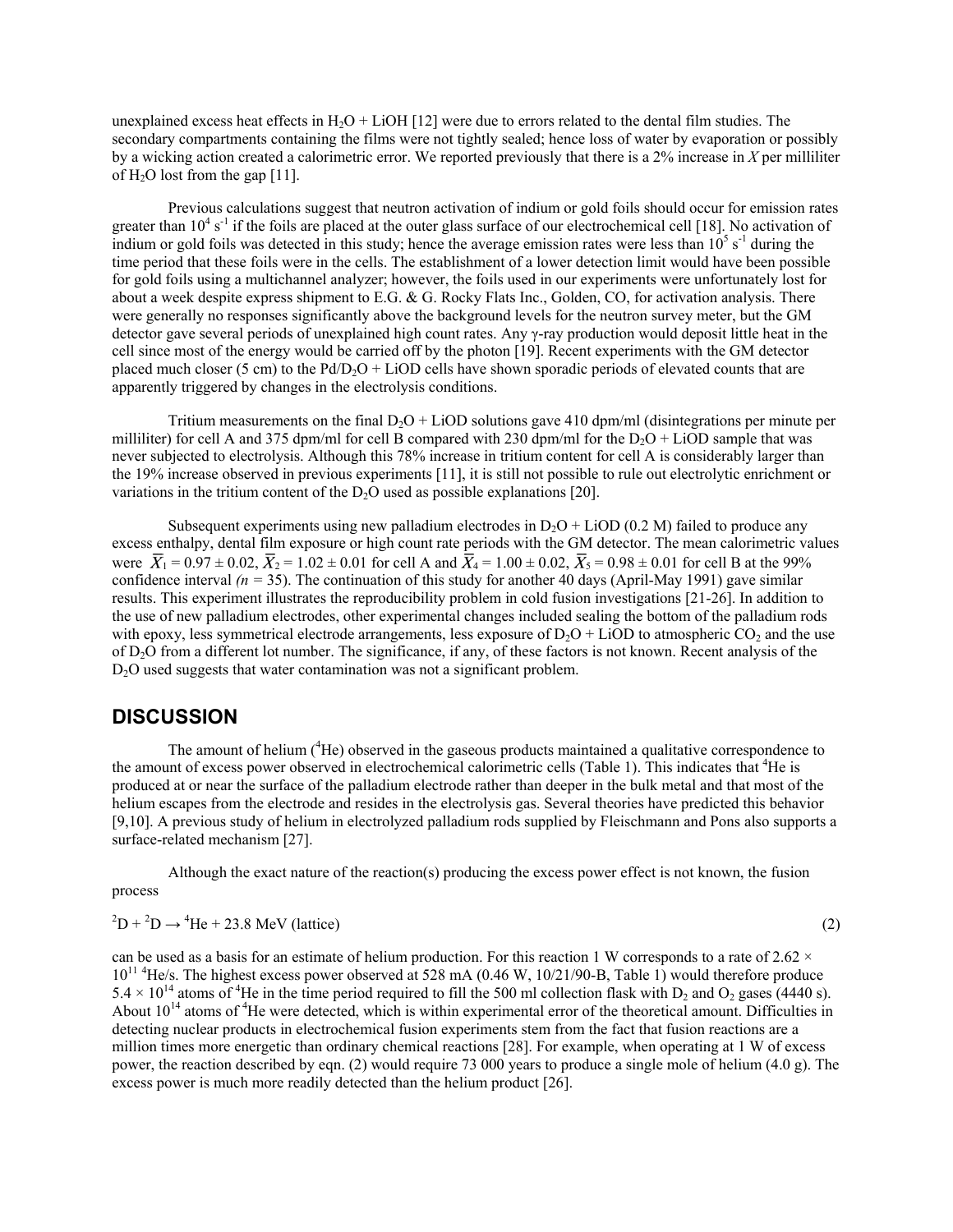

Fig. 8. Amount of helium observed versus the storage time interval between gas collection and helium analysis. These experimental results show no measurable effect of atmospheric helium diffusing into the Pyrex glass flasks containing  $D_2$  or  $H_2$ .

Despite the qualitative correlation of, excess power and helium, we are concerned with possible sources of error which include air contamination, helium diffusion into the glass flask and the escape of helium contained in the palladium rod. Ignoring the helium-heat relationship (Table 1), the simple yes or no detection of helium in eight out of eight experiments producing excess heat and the absence of helium in six out of six experiments not producing excess heat (one in D<sub>2</sub>O, five in H<sub>2</sub>O) implies a chance probability of only  $(1/2)^{14} = 1/16384$  or 0.0061%. Therefore atmospheric contamination does not provide a likely explanation for our <sup>4</sup>He measurements.

The diffusion of helium through glass, which is a valid concern, can be expressed by

#### $q = KP/d$  (3)

where  $q$  is the permeation velocity,  $K$  is the permeability,  $P$  is the partial pressure of helium and  $d$  is the glass thickness [29,30]. The value of *K* varies greatly with the type of glass, its treatment and temperature [29,30]. For the Pyrex glass flasks used in this study  $(d = 1.8 \text{ mm})$ , theoretical calculations yield  $q = 8.3 \times 10^9$  He/cm<sup>2</sup>/day or 2.6  $\times$  $10^{12}$  He/day  $(A = 314 \text{ cm}^2)$ . Experimentally, however, we find no measurable evidence for any effect due to helium diffusion through glass. The amount of helium observed versus the time interval that the effluent gas sample resided in the glass is shown in Fig. 8. For  $D_2O + LiOD$  experiments, high and low helium levels occur at both short and long time intervals that ranged from 22-61 days. In fact, linear regression shows a negative correlation if any exists at all. For H<sub>2</sub>O + LiOH experiments, no helium was detected for gas resident periods of up to 20 days. However, some helium was detected in nitrogen-filled flasks and was attributed to possible flask leakage [12].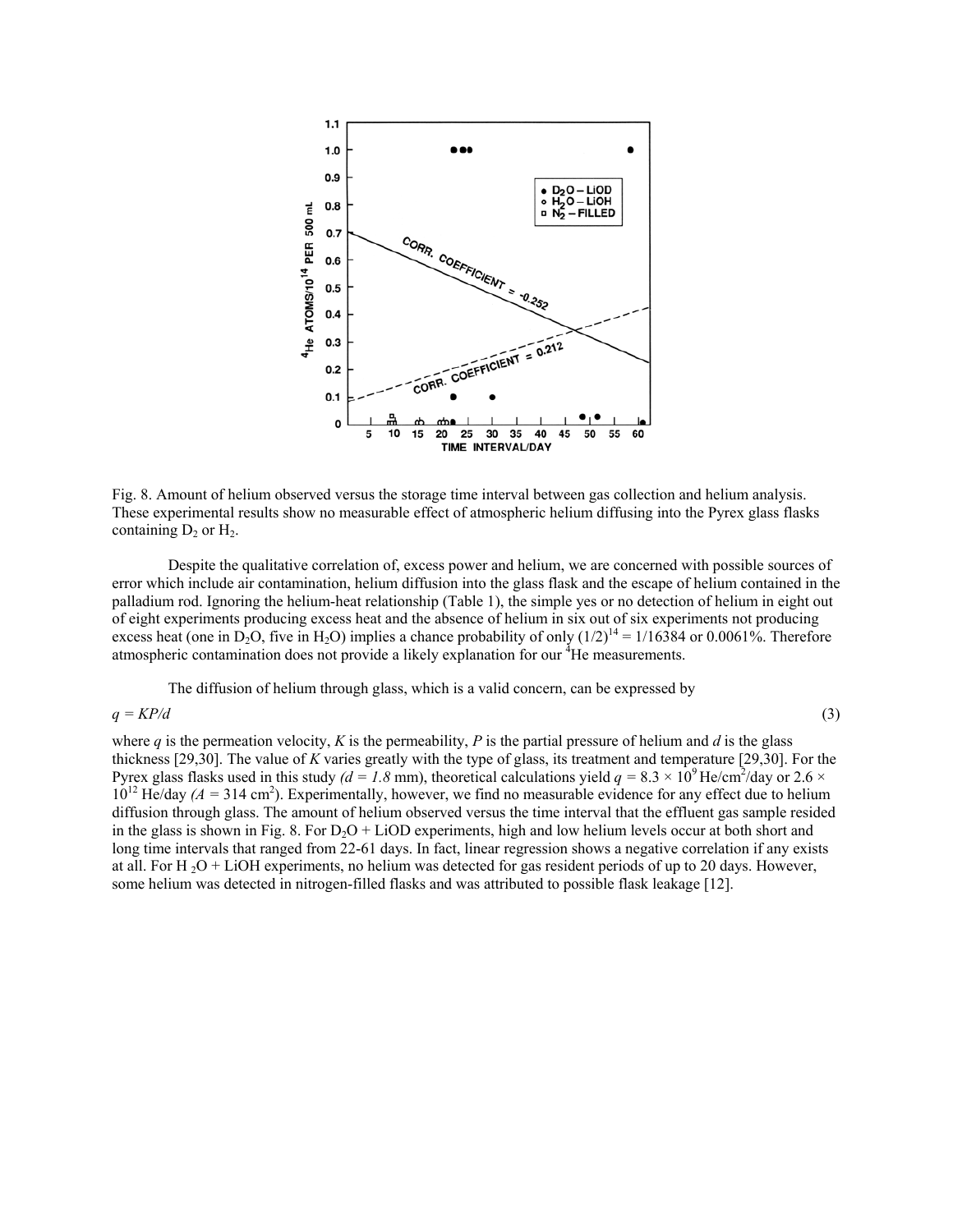#### TABLE 3

| Time/days                                               | Measured <sup>4</sup> He/atoms                                      | Diffusion rate/atoms per day                                         |  |
|---------------------------------------------------------|---------------------------------------------------------------------|----------------------------------------------------------------------|--|
| 14 <sup>a</sup><br>44.6 <sup>b</sup><br>65 <sup>a</sup> | $47 \times 10^{12}$<br>$167 \times 10^{12}$<br>$170 \times 10^{12}$ | $3.4 \times 10^{12}$<br>$3.7 \times 10^{12}$<br>$2.6 \times 10^{12}$ |  |
| <sup>a</sup> Helium Field Operations, Amarillo, TX.     |                                                                     |                                                                      |  |

Experimental helium diffusion rates in nitrogen-filled 500 ml flasks (Pyrex,  $A = 314$  cm<sup>2</sup>,  $d = 1.8$  mm)

b Rockwell International, Canoga Park, CA.

A possible explanation for the lack of measurable helium diffusing through the glass is the opposing flow of deuterium or hydrogen out of the glass. Since deuterium makes up two-thirds of the gas within the flask, its rate of diffusion outward is about three orders of magnitude greater than the diffusion of atmospheric helium into the flask. Helium and hydrogen (deuterium) diffuse through glass by similar mechanisms using the same "lattice" sites [29,30] and show similar kinetic parameters [31]. Furthermore, hydrogen removes helium from glass [32]. Although no specific literature study of the effect of hydrogen on the diffusion of helium through glass could be found, Paneth and Peters [33] have reported that after 15 days fewer than  $3 \times 10^9$  He atoms had diffused into a 3 1 flask  $(A = 1300$ cm<sup>2</sup>) containing 10 Torr of hydrogen gas. Preliminary results from two different laboratories indicate that the rate of atmospheric helium diffusion into our flasks is two to three times slower for flasks containing hydrogen or deuterium rather than nitrogen.

Table 3 presents results from two different laboratories relating to helium diffusion into our flasks when they were filled with nitrogen. Our previous report of possible flask leakage [12] could be explained by helium diffusion into nitrogen-filled flasks. Saturation of the glass with deuterium or hydrogen in prior experiments could affect the helium diffusion rates. Measurements by the two laboratories were performed several months after our helium measurements were completed, hence any effects due to deuterium or hydrogen saturation of the glass would probably have dissipated. The best evidence against any significant helium diffusion through glass in our experiments is our  $H<sub>2</sub>O + L<sub>i</sub>OH$  control studies (Table 2) and the absence of any time correlation (Fig. 8) for our helium measurements.

Samples of our unused palladium were analyzed for helium by Rockwell International. No  $3$ He or  $4$ He was observed in any of our palladium samples. In terms of helium concentrations, the uncertainties correspond to less than 10<sup>8</sup> atoms/mg for <sup>3</sup>He and <sup>4</sup>He. This indicates that our palladium cathodes originally contained fewer than 5  $\times$  $10<sup>11</sup>$  He atoms; hence any helium originally present in the palladium electrode is not sufficient to explain our measurements. Furthermore, the same palladium electrodes had been used in four previous experiments [11]. A sample of the palladium electrode used in these  $D_2O + LiOD$  and  $H_2O + LiOH$  experiments also failed to show any significant level of <sup>3</sup>He or <sup>4</sup>He. This result is somewhat inconclusive, however, since the palladium electrodes were polished after the D<sub>2</sub>O study that produced excess heat and helium and were then used in the H<sub>2</sub>O + LiOH study (Table 2). Previous studies of electrolyzed palladium rods supplied by Fleischmann and Pons also showed no  $3$ He above the detection limit; hence conventional D-D fusion reactions were judged unlikely as the source of excess heat [27]. Measurements of <sup>4</sup>He within the palladium were inconclusive in confirming the existence or nonexistence of electrolytically induced fusion via helium production [27]. Liaw and coworkers [34,35] have reported the enhancement of <sup>4</sup>He in palladium samples from an electrode that produced at least 600% excess power.

Another experiment indicating a correlation of excess power and helium used a modification of the Szpak codeposition method [36]. Palladium ions were generated electrochemically in the 0.3 M Lid electrolyte by reversing the current followed by normal cell operation which resulted in the simultaneous deposition of palladium and deuterium to produce the excess enthalpy effect. Effluent gas samples sent to a commercial laboratory (Amarillo, Texas) (Table 3) yielded  $7.0 + 2$  ppb<sup>4</sup>He or  $8.5 \times 10^{13}$ <sup>4</sup>He/500 ml for a cell producing 0.14 W of excess power  $(X = 1.12)$  at 528 mA. This sample was within a factor of 2 of the theoretical amount of <sup>4</sup>He based on eqn. (2). A second gas sample gave  $7.5 + 2$  ppb<sup>4</sup>He or  $9.2 \times 10^{13}$ <sup>4</sup>He/500 ml for a cell producing 0.54 W of excess power *(X)*  $= 1.25$ ) at 874 mA. Some recombination of D<sub>2</sub> and O<sub>2</sub> was observed in this cell; hence the measured excess power is too high. Although the amount of detected helium was higher than in a nitrogen-filled flask (Table 3), no other controls were included in these measurements. Further work relating to helium measurements has been hindered by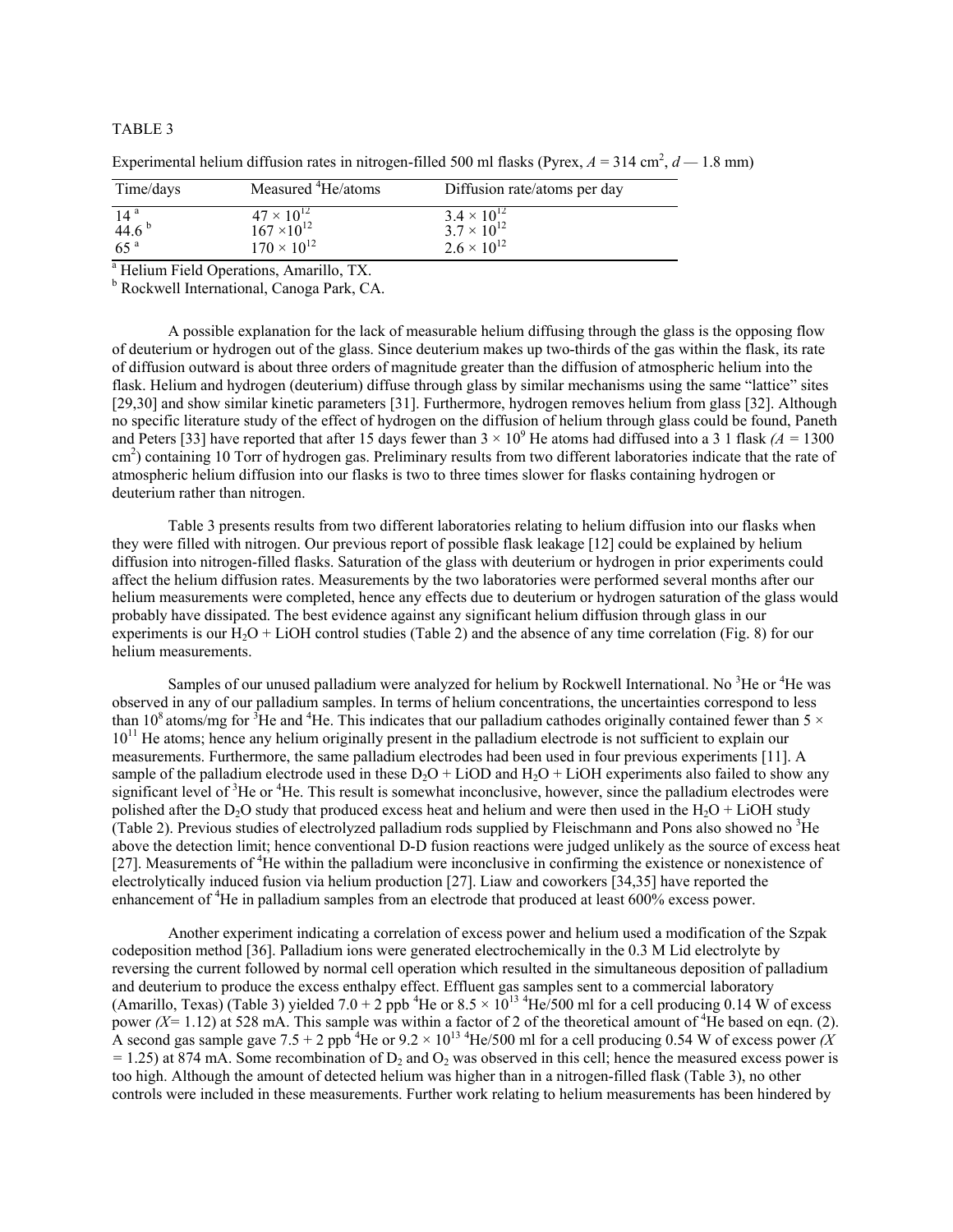difficulties in obtaining the excess power effect.

The addition of D<sub>2</sub>O at intervals of 1-3 days is often followed by a decrease in the mean *X* value (Figs. 3-6). The D<sub>2</sub>O additions decrease the electrolyte concentration, and hence a significant increase in the cell voltage *E* occurs. Even if the excess enthalpy effect remains constant, a decrease in *X* will occur due to the increase in *E.* For example, eqn. (1) can be rewritten as

$$
X = \frac{K(\Delta T_{EL} + \Delta T_F)}{(E - E^{\circ}_H)I} = 1 + \frac{K\Delta T_F}{(E - E^{\circ}_H)I}
$$
\n
$$
(4)
$$

where  $\Delta T_{\rm EL}$  is the net temperature change due to the electrolysis power and  $\Delta T_{\rm F}$  is the net change in temperature produced by fusion. When excess heat is present  $(X>1.00, \Delta T_F>0)$ , an increase in *E* will produce a decrease in *X* if ∆*T*F remains constant. A decline in *X* was observed following 30 out of 44 D2O additions (Figs. 3-6) for both cell A and cell B. An increase in *X* following the D<sub>2</sub>O addition would require a significant increase in fusion rate to boost  $\Delta T_F$ . The addition of D<sub>2</sub>O produces a sudden reduction of the cell temperature followed by a gradual rise to a higher temperature as well as solubility changes for surface species and possible changes in the bubble pattern of the evolving gases; thus fusion processes at the electrode surface would probably be affected. The most pronounced upward thermal ramp occurred following  $D_2O$  addition (Fig. 3, day 18). Lewis and Sköld [37] have also noted upward thermal ramps following  $D_2O$  addition.

The major errors in our calorimetric measurements are probably fluctuations in the room temperature and fluctuations in the cell voltage due to gas bubble effects. These error sources limit our accuracy to about +0.04 W or +2%. Nevertheless, the major error source in correlating the amount of helium with the excess enthalpy is in the helium analysis. Improved measurements of helium and excess enthalpy could identify precisely the energy of the dominant fusion reaction.

The effect of room temperature stems from the exposure of the top of our calorimetric cell to the atmosphere. Hence

$$
P = Q_b + Q_t \tag{5}
$$

where  $Q_b$  and  $Q_t$  are the rates of heat flow out into the bath and out of the top respectively. Therefore

$$
P = K_b (T_2 - T_b) + K_t (T_2 - T_R)
$$
\n(6)

where  $K_b$  and  $K_t$  represent fractions of the calorimetric constant for heat flow into the bath and out of the top respectively,  $T_2$  is the cell temperature,  $T_b$  is the bath temperature, and  $T_R$  is the room temperature. Rearranging eqn. (6) gives

$$
P = (K_b + K_t)T_2 - K_bT_b - K_tT_R
$$
\n(7)

Hence

$$
\left(\frac{\delta P}{\delta T_2}\right)_{T_b, T_R} = K_b + K_t = K \tag{8}
$$

and

$$
P = K\Delta T + K_t \left( T_b - T_R \right) \tag{9}
$$

where  $\Delta T = T_2$  - *T*<sub>b</sub>. Equations (8) and (9) show that a linear relationship is expected for all power levels as long as  $T_b$ and  $T_R$  remain constant. Furthermore, the loss of heat out of the top yields a positive intercept for  $\Delta T = 0$  as shown in Figs. 1 and 2. Intercept values yield  $K_b = 0.12$  W/K and  $K_t = 0.02$  W/K for our calorimeters; hence about one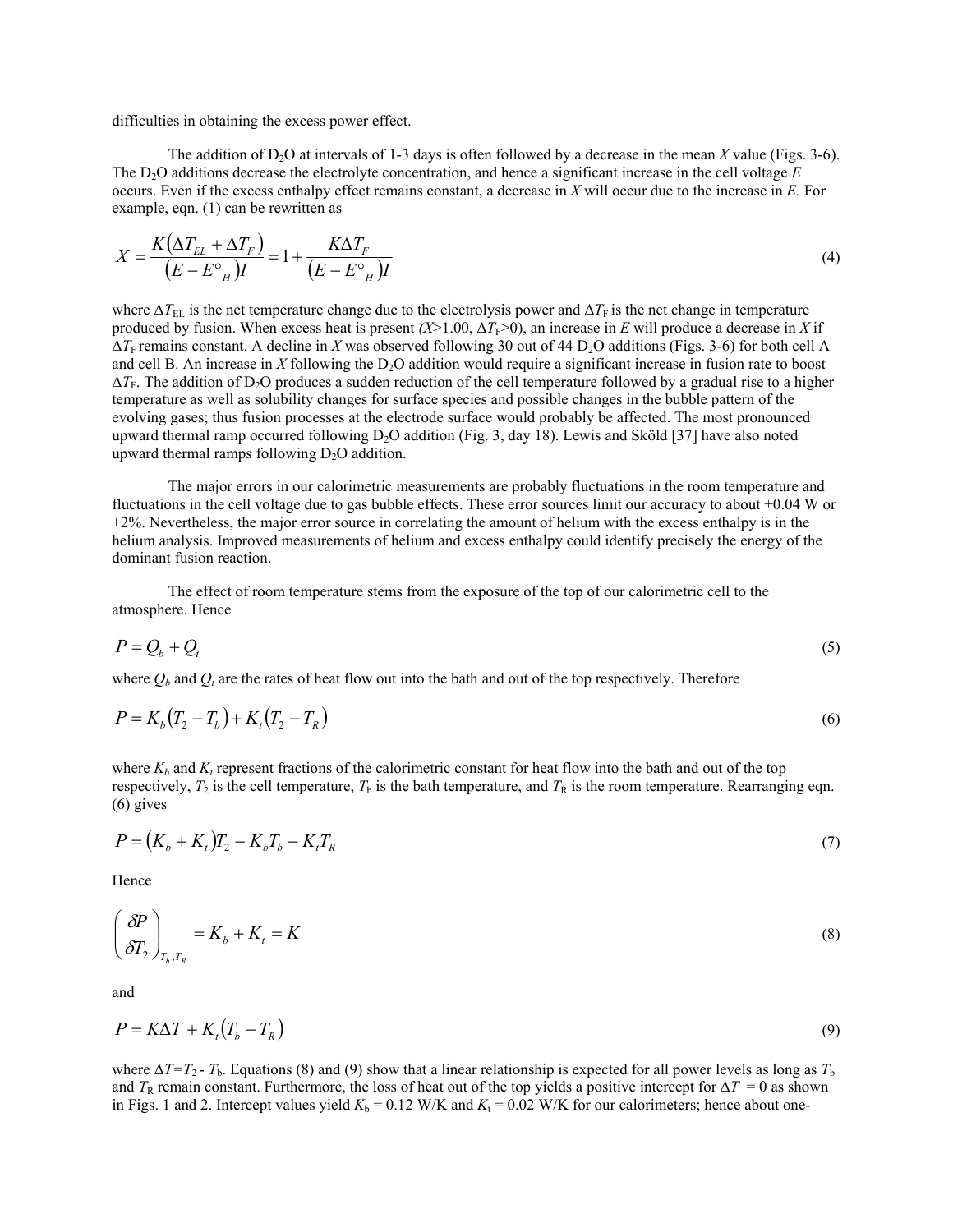seventh of the heat flow is out of the top of the cell. Furthermore, a change in room temperature of only 2°C produces an error of 0.04 W or a 2% error for a typical power input of 2 W. This error source can be reduced by placing the bath in a carefully thermostated atmosphere or by adding insulating material to the cell top. The bath level itself can also be a source of error. In our experiments, lowering the bath level by about 2 cm produced a 3% increase in the apparent excess heat. The convection heat transfer coefficient for air is 20-40 times smaller than that for water [38]; thus this large difference more than compensates for the bath temperature (27.50 $^{\circ}$ C) being higher than the air temperature.

The effect of the dropping electrolyte level [39] was examined in a previous study [3] and minimized by our cell design [3,11]. Nevertheless, excessive loss of electrolyte resulting in exposure of the electrodes can produce calorimetric errors and even possible recombination of the electrolysis gases on the exposed Pt and Pd surfaces. Effects due to evaporation of  $D_2O$  and formation of  $PdD_n$  [40,41] can be expressed as

$$
P_{out} = K\Delta T + P_{evap} + P_{charg}
$$
\n(10)

Our rate of D<sub>2</sub>O loss by evaporation (0.19 cm<sup>3</sup>/day) yields  $P_{evap} = 0.0054$  W. Using a mean value of  $\Delta H_{f,Pol}$ -35100 J/mol  $D_2[40]$  and assuming that the formation of PdD<sub>n</sub> is complete within 8 h yields an average value of *P*charg = -0.025 × n to obtain power in watts. Compared with typical *K* ∆*T* of 2 W, these error sources are small and tend to cancel. The effect of the formation of  $PdD<sub>n</sub>$  would also diminish with time as the electrode becomes fully charged.

Although the experiments by Lewis and coworkers [42,43] are often cited as evidence against electrolytically induced fusion [5], the reported increase in heating coefficients (h.c.) from 14.0 to 15.9°C/W [42] suggests an excess power effect of over  $13\%$  in D<sub>2</sub>O + LiOD. The heating coefficient can be expressed similarly to eqns.  $(4)$  and  $(8)$  as

$$
h.c. = K^{-1} = \left(\frac{\delta T_2}{\delta P}\right)_{T_b, T_R} = \frac{\Delta T}{P_T} = \frac{\Delta T_{EL} + \Delta T_{Re} + \Delta T_F}{P_{EL} + P_{Re} + P_F}
$$
\n(11)

where Δ*T*<sub>EL</sub>, Δ*T*<sub>Re</sub> and Δ*T*<sub>F</sub> represent the net cell temperature changes due to the electrolysis power *P*<sub>EL</sub>, the resistor power  $P_{\text{Re}}$  and any fusion power  $P_{\text{F}}$  respectively. Although ∆*T* is readily measured experimentally, the total output power  $P_T$  required for calibration purposes cannot be determined when an unknown amount of  $P_F$  is present. In H<sub>2</sub>O electrolysis or the early stages of  $D_2O$  electrolysis, where  $P_F = 0$ , the true heating coefficient can be evaluated using eqn. (11). However, when excess power is present,  $\Delta T$  includes a contribution from  $P_F$ , i.e.  $\Delta T_F$ ; thus a larger heating coefficient is calculated if it is simply assumed that  $P_T = P_{EL} + P_{Re}$  as in the study by Lewis et al. [42]. This error is obviously due to the neglect of the unknown amount of  $P_F$  in determining the total power. According to Newton's law of cooling [38], the temperature difference ∆*T* defines the total output power from the cell to its surroundings. The sum  $P_{EL} + P_{Re}$  can only define the input power to the electrolysis cell. Recalibrations using the load-resistor method of Lewis and coworkers [42,43] would simply zero out the unknown amount of anomalous power by increasing the heating coefficient. The assumption of a heating coefficient of 14.0°C/W in the experiment by Lewis et al. [42] yields an excess power of 1.0 W/cm<sup>3</sup> Pd at 140 mA/cm<sup>2</sup> after 161 h of electrolysis. This excess power density is in excellent agreement with our experiments  $(1.3 \text{ W/cm}^3 \text{ Pd} \text{ at } 200 \text{ mA/cm}^2)$  as well as the results reported by Fleischmann et al. [2].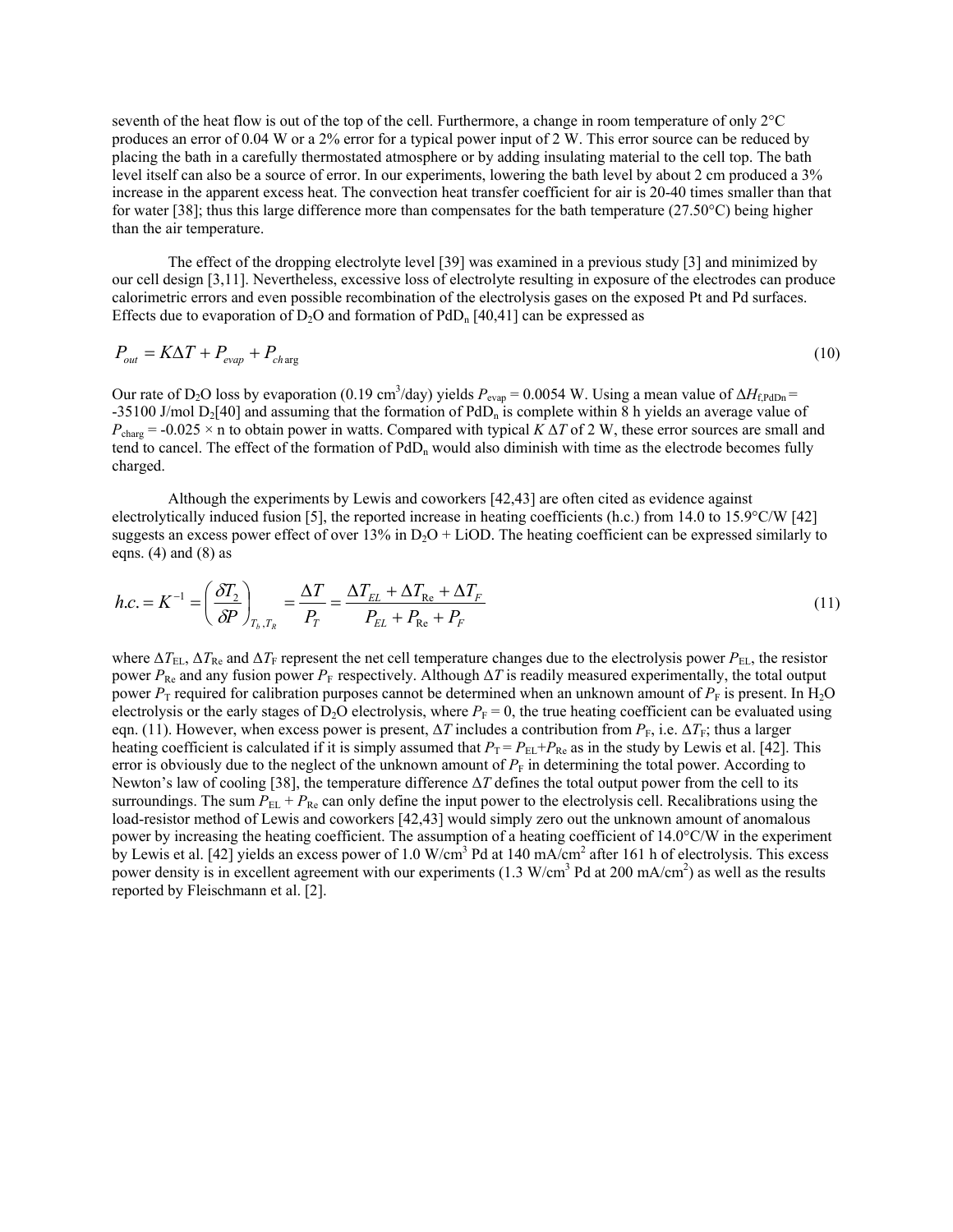The calibration of calorimetric electrolysis cells must be performed either when no excess power is present or by methods that include the excess power term in the equations and allow for its evaluation. In solving the differential equation governing the behavior of their open calorimeter, Fleischmann et al. [2] assume that the excess power is constant throughout any given measurement cycle. If  $P<sub>F</sub>$  is constant, then eqn. (11) can be expressed as

$$
K^{-1} = \left[ \frac{\delta \left( \Delta T_{EL} + \Delta T_{Re} \right)}{\delta \left( P_{EL} + P_{Re} \right)} \right]_{T_b, T_R, P_F}
$$
\n(12)

The condition of constant  $P_F$  for cell calibrations would most probably be achieved by keeping the electrolysis power constant and varying only the resistor power since the excess power increases with the current density [2,22]. In the studies by Lewis et al. [42], it is interesting to note that the sum  $P_{EL} + P_{Re}$  required to maintain a constant cell temperature in 0.1 M LiOD +  $D_2O$  is always greater for the experiment at the lower current density. Although this effect is small, it is consistent with the presence of an anomalous power that increases with the current density and is near the magnitude reported by Fleischmann et al. [2].

We have found no experimental evidence of any significant changes in our calorimetric cell constants over many different experiments. The same cell constants are obtained in both  $D<sub>2</sub>O$  and  $H<sub>2</sub>O$  (see Fig. 2). However, for calorimetric designs where the cell temperature is measured directly in the electrolyte, the calorimetric cell constants will vary with the electrolyte level [2,3,19,39,44]. Although not discussed in their reports, this electrolyte level effect may also contribute to the rather large variations in the heating coefficients in the calorimetric experiments performed by Lewis and coworkers [42,43]. A consequence of continuous electrolysis is that any calibration is only valid for a particular liquid level [44]. Perhaps all electrochemical calorimetric results relating to cold fusion should be independently reviewed with respect to their calibration procedures, treatments of the electrolyte level effect and accuracy in determining any excess power.

Accurate calorimetric results can be obtained with either open or closed electrolysis systems if properly designed experiments and correct calibration procedures are used. The blank experiments reported by Fleischmann et al. [2] for open systems yield agreement of input and output power to within 0.003 W or better. The accuracy and precision of closed systems used by McKubre et al. [45] is stated as 0.010 W or 0.1%. The maximum excess power of 28% reported for this closed calorimetric system [45] is in good agreement with the maximum value of 27% excess power for our open system. A recent study by Storms [46] using a palladium sheet cathode in a closed isoperibolic calorimeter reports 20% excess power.

Finally, the 1 ppm detection limit for helium measurements in the effluent gases reported by Lewis et al. [42] as well as by Albagli et al. [19] is far too insensitive to detect the <sup>4</sup>He fusion product. Assuming an excess power of 1 W/cm<sup>3</sup> (the Pd volume was 0.31 cm<sup>3</sup>) for deuterium fusion (eqn. (2)) would yield only 0.043 ppm of <sup>4</sup>He in the effluent gas for Lewis's study at 64 mA/cm<sup>2</sup> [42]. Even less helium in the gas phase would be expected for the smaller palladium electrode ( $V=0.071$  cm<sup>3</sup>) used in Albagli's study at 69 mA/cm<sup>2</sup> [19]. More sensitive analytical techniques, such as those reported here, are required for the detection of <sup>4</sup>He in the effluent gases from  $D_2O$ electrolysis cells.

### **CONCLUSIONS**

Our electrochemical experiments unambiguously show a direct correlation between the time of generation of excess enthalpy and power and the production of <sup>4</sup>He, established in the absence of outside contamination. This correlation in the palladium/ $D<sub>2</sub>O$  system provides strong evidence that nuclear processes are occurring in these electrolytic experiments and that helium is produced at or near the surface of the palladium rather than deeper in the bulk metal. The major gaseous fusion product in  $D_2O + LiOD$  is <sup>4</sup>He rather than <sup>3</sup>He. No experimental evidence for helium products, excess enthalpy or radiation is found in  $H<sub>2</sub>O + LiOH$  control experiments. In summary, nuclear events with <sup>4</sup>He as a major product occur during the electrolysis of the Pd/D<sub>2</sub>O + LiOD system.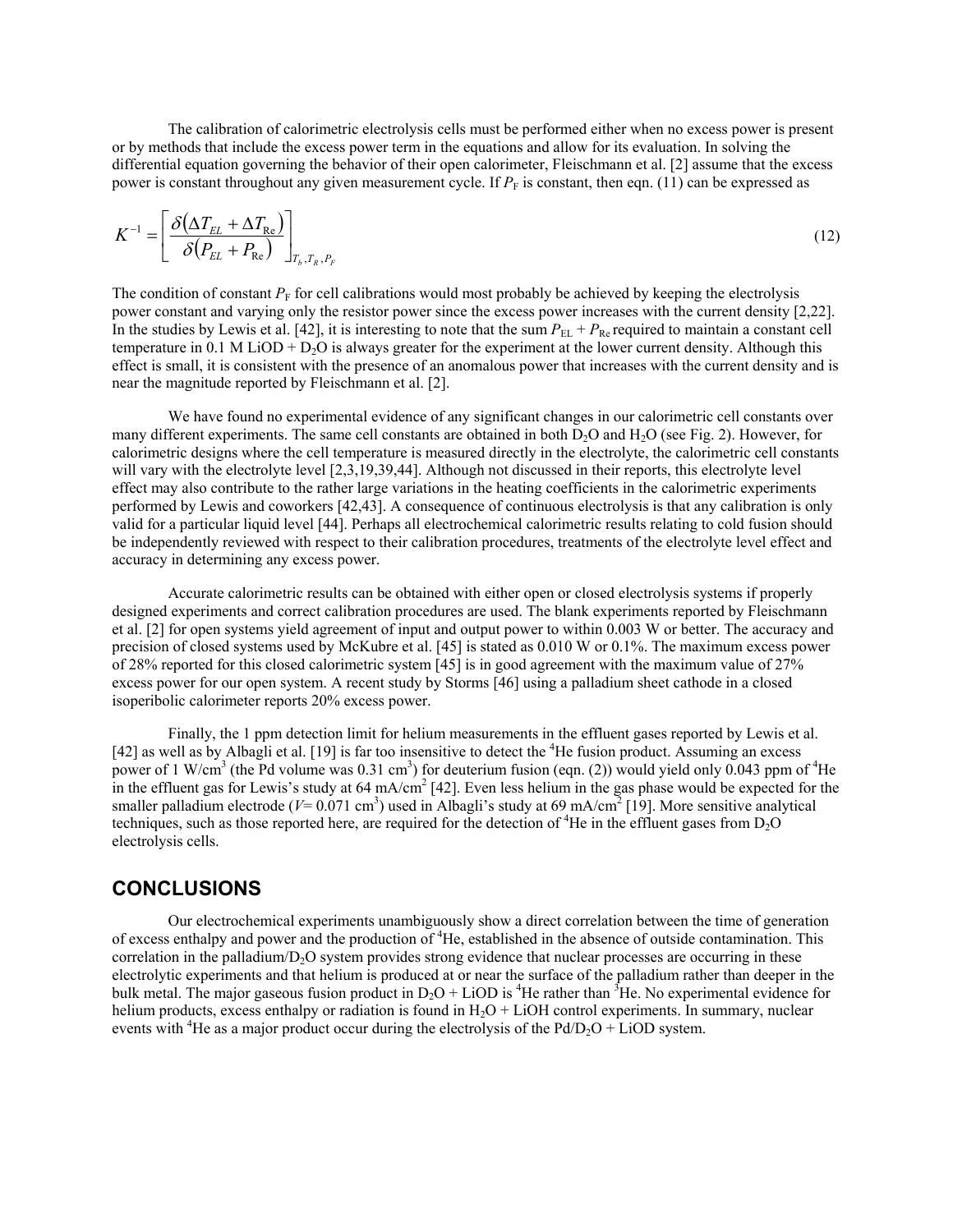## **ACKNOWLEDGEMENTS**

We thank Dr. Brian M. Oliver (Rockwell International) for measuring the helium levels in our palladium rods and Dr. Joseph M. Nunez and Dr. John F. Martino for assistance with the dental film experiments. We thank Dr. Pamela A. Boss (Naval Ocean Systems Center) for the tritium measurements, Dr. Gregory S. Ostrom for assistance in taking calorimetric measurements and John France for assistance in obtaining equipment. We also acknowledge Dr. Vesco C. Noninski and Dr. Joseph L. Waisman for helpful discussions relating to the calorimetric results reported by various laboratories. We thank the staff of the Analytical Services Laboratory at The University of Texas for technical assistance that made it possible for us to perform the helium analysis. Finally, we gratefully acknowledge the financial support of the Naval Air Warfare Center Weapons Division (Independent Research Funds) and the Robert A. Welch Foundation.

### **REFERENCES**

- 1 M. Fleischmann, S. Pons and M. Hawkins, J. Electroanal. Chem., 261 (1989) 301; 263 (1989) 187.
- 2 M. Fleischmann, S. Pons, M.W. Anderson, L.J. Li and M. Hawkins, J. Electroanal. Chem., 287 (1990) 293.
- 3 D.E. Stilwell, K.H. Park and M.H. Miles, J. Fusion Energy, 9 (1990) 333.
- 4 E.F. Mallove, Fire from Ice, Wiley, New York, 1991.
- 5 F. Close, Too Hot to Handle, Princeton University Press, Princeton, NJ, 1991.
- 6 C. Walling and J. Simons, J. Phys. Chem., 93 (1989) 4693.
- 7 J. Schwinger, Z. Naturforsch., 45a (1990) 756.
- 8 J. Schwinger, Z. Phys. D, 15 (1990) 221.
- 9 G. Preparata, Proc. 1<sup>st</sup> Ann. Conf. on Cold Fusion, Salt Lake City, UT, 1990, National Gold Fusion Institute, Salt Lake City, UT, p. 91.
- 10 10 T.A. Chubb and S.R. Chubb, Fusion Technol., 20 (1991) 93.
- 11 M.H. Miles, K.H. Park and D.E. Stilwell, J. Electroanal. Chem., 296 (1990) 241.
- 12 B.F. Bush, J.J. Lagowski, M.H. Miles and G.S. Ostrom, J. Electroanal. Chem., 304 (1991) 271.
- 13 N. Oyama, T. Ohsaka, O. Hatozaki, Y. Kurasawa, N. Yamamoto, S. Kasahara, N. Ohta, Y. Imai, Y. Oyama, T. Nakamura, T. Shibata, M. Imamura, Y. Uwamino and S. Shibata, Bull. Chem. Soc. Jpn., 63 (1990) 2659.
- 14 V.J. Cunnane, R.A. Scannell and D.J. Schiffrin, J. Electroanal. Chem., 269 (1989) 163.
- 15 J. Divisek, L. Fiirst and J. Balej, J. Electroanal. Chem., 278 (1990) 99.
- 16 T.R. Jow, E. Plichta, C. Walker, S. Slane and S. Oilman, J. Electrochem. Soc., 137 (1990) 2473.
- 17 B.M. Oliver, J.G. Bradley and H. Farrar IV, Geochim. Cosmochim. Acta, 48 (1984) 1759.
- 18 M.H. Miles and R.E. Miles, J. Electroanal. Chem., 295 (1990) 409.
- 19 D. Albagli, R. Ballinger, V. Cammarata, X. Chen, R.M. Crooks, C. Fione, M.P.J. Gandreau, I. Hwang, C.K. Li, P. Linsay, S.C. Luckhardt, R.R. Parker, R.D. Petrasso, M.O. Schloh, K. W. Wenzel and M.S. Wrighton, J. Fusion Energy, 9 (1990) 133.
- 20 D.A. Corrigan and E.W. Schneider, J. Electroanal. Chem., 28 (1990) 305.
- 21 M. Srinivasan, Curr. Sci., 60 (1991) 417.
- 22 E. Storms, Fusion Technol., 20 (1991) 433.
- 23 K. Yun, J. Ju, B. Cho, W. Cho and S. Park, J. Electroanal. Chem., 306 (1991) 279.
- 24 E. Storms and C. Talcott, Fusion Technol., 17 (1990) 680.
- 25 G. Mengoli, M. Fabrizio, C. Manduchi, G. Zannoni, L. Riccardi, F. Veronesi and A. Buffa, J. Electroanal. Chem., 304 (1991) 279.
- 26 J. O'M. Bockris, New Sci., 129 (1752) (1991) 50.
- 27 J.R. Morrey, M.W. Caffee, H. Farrar IV, N.J. Hoffman, G.B. Hudson, R.H. Jones, M.D. Kunz, J. Lupton, B.M. Oliver, B.V. Ruiz, J.J. Wacker and A. Van Veen, Fusion Technol., 18 (1990) 659.
- 28 R.D. Petrasso, Nature (London), 350 (1991) 661.
- 29 S. Dushman, Scientific Foundations of Vacuum Technique (2nd edn.), Wiley, New York, 1962, pp. 491-500.
- 30 L. Holland, The Properties of Glass Surfaces, Chapman and Hall, London, 1964, p. 263.
- 31 S. Glasstone, K.J. Laidler and H. Eyring, The Theory of Rate Processes, McGraw-Hill, New York, 1941, pp. 537-544.
- 32 F. Paneth, Nature (London), 119 (1927) 706.
- 33 F. Paneth and K. Peters, Z. Phys. Chem. B, 1 (1928) 17.